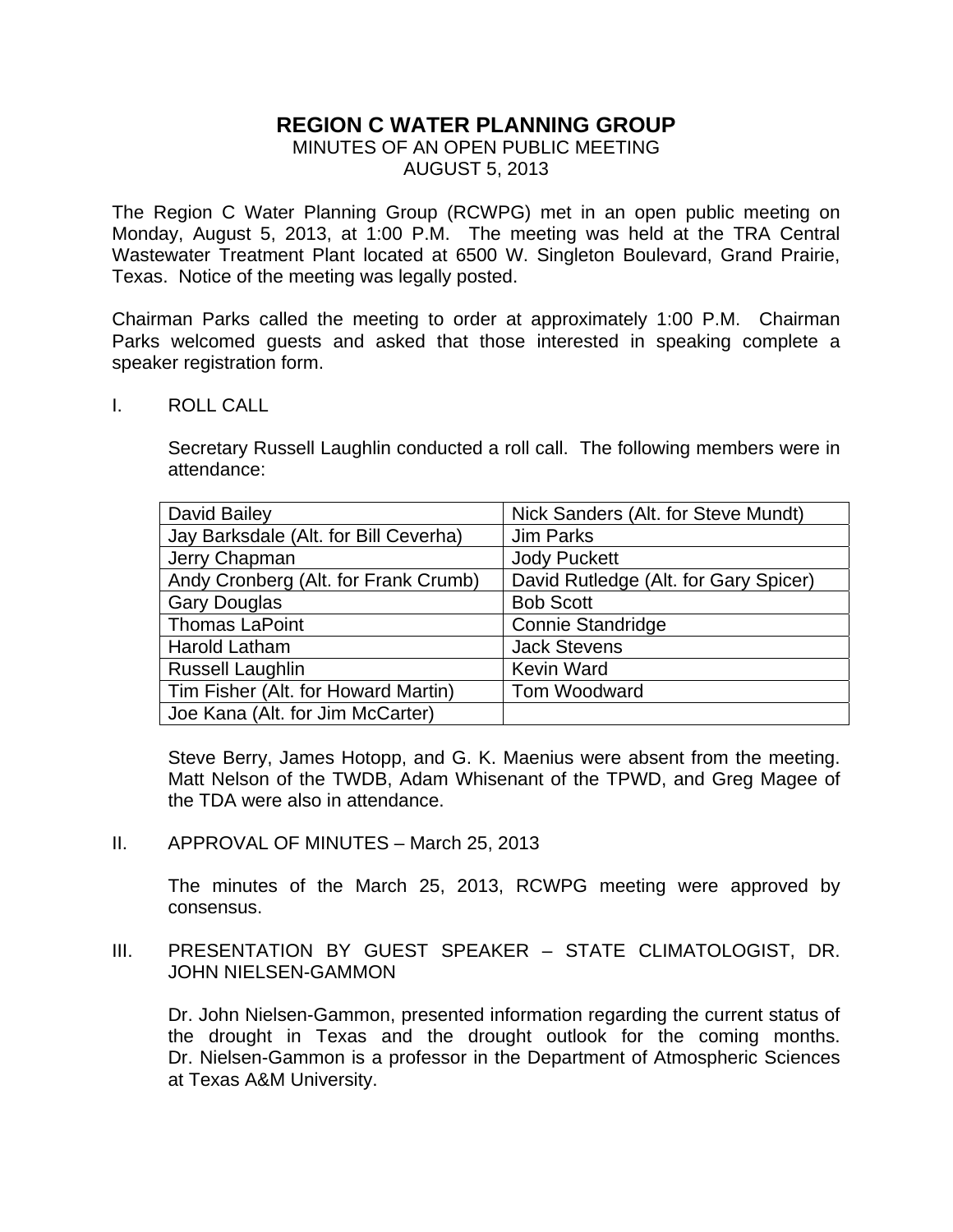#### IV. ACTION ITEMS FOR CONSIDERATION

A. Consider Adoption of Resolution No. 13-1 Appointing Representatives to Mediate on behalf of the Region C Water Planning Group to Resolve the Interregional Conflict between the 2011 Region D and Region C Regional Water Plans Concerning Marvin Nichols Reservoir

Jim Parks reviewed the TWDB letter dated July 24, 2013, regarding the Court ruling that the 2011 Region C and D plans contained conflicting recommendations. The Court determined that TWDB needed to resolve the conflict before approving the regional water plans. Resolution No. 13-1 appoints representatives to mediate on behalf of the Region C Water Planning Group to resolve the interregional conflict between the 2011 Region C and D Regional Water Plans concerning the Marvin Nichols Reservoir. Chairman Parks recommended appointing Jody Puckett, Russell Laughlin, and himself to mediate on behalf of Region C.

There were no speakers registered to speak on this item.

Upon a motion by Jerry Chapman and a second by Kevin Ward, the RCWPG voted unanimously to adopt Resolution No. 13-1 appointing the following representatives to mediate on behalf of the Region C Water Planning Group: Jody Puckett, Russell Laughlin, and Jim Parks.

B. Consider Adoption of Resolution No. 13-2 Authorizing Region C Water Planning Group Chairman to Participate on a Stakeholder Committee to Develop Prioritization Standards for the State Water Implementation Fund for Texas (SWIFT) and State Water Implementation Revenue Fund for Texas (SWIRFT) Provided Passage of Constitutional Amendment

Jim Parks reviewed the proposed adoption of Resolution No. 13-2. This action is result of the Texas Legislature HB4, SJR1, and HB1025 outlining the implementation process for future funding of water supply projections recommended in the State Water Plan. This may require the development of prioritization standards for the SWIFT and SWIRFT if the constitutional amendment proposed by the Senate Joint resolution passes on the November 5, 2013, voting ballot. If this amendment passes, the TWDB will create a stakeholder committee to develop these standards. The Regional Water Planning Groups must prioritize projects and submit drafts by June 1, 2014, and finalize by September 1, 2014. The TWDB will adopt rules relating to the allocation of funds for specific purposes and for prioritizing projects.

Matt Nelson, TWDB, reviewed the funding for State Water Plan projects in more detail. The 2013 Legislative session authorized \$2 billion to be withdrawn from the Economic Stabilization Fund and deposited into the State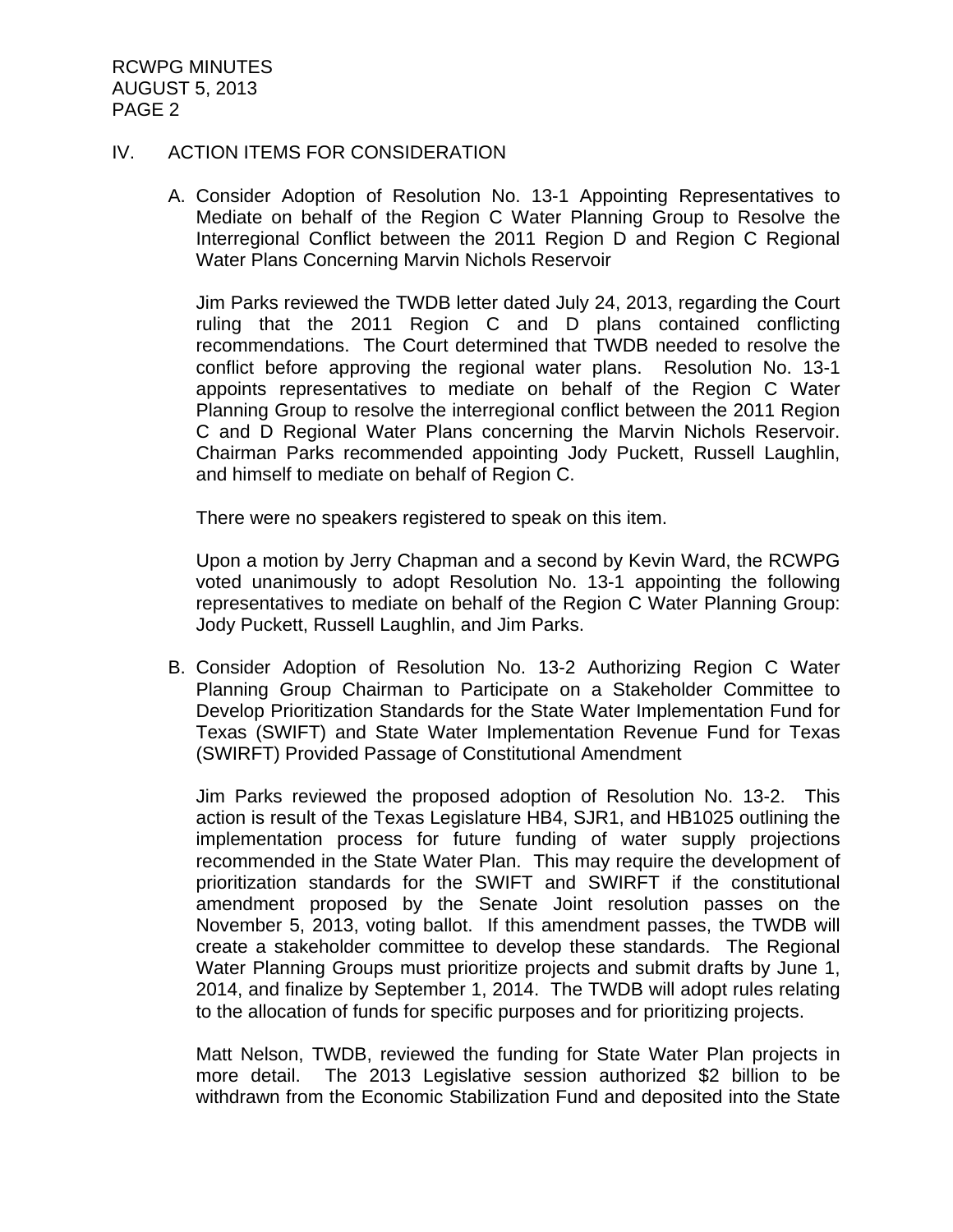Water Implementation Fund for Texas. He reviewed the prioritization process of the regional water plan projects.

Jim Parks reviewed the handouts included in the notebooks, which were the timeline; Resolution No. 13-2; TWCA Report to the House Natural Resources dated January 8, 2013; HB 4; TWDB SWIFT Implementation Timeline September 1, 2013, through March 1, 2015; HB 4, SJR1, and HB 1025 Implementation Deadlines. Chairman Parks requested that RCWPG provided their feedback to him by email.

There were no speakers registered to speak on this item.

Upon a motion by Jerry Chapman and a second by Thomas LaPoint, the RCWPG voted unanimously to adopt Resolution No. 13-2 authorizing the Region C Water Planning Group Chairman Jim Parks to participate on a Stakeholder Committee to develop prioritization standards for the SWIFT and SWIRFT provided passage of constitutional amendment.

C. Consider Approval of Population and Municipal Water Use Projections

Tom Gooch reviewed the TWDB Guidelines for population and water use projections. The TWDB requires the regional total to be maintained but allowed redistribution of population as appropriate. The RCWPG consultants recommended some population revisions based on WUG survey responses, direct contact with WUGs, meetings with WWPs, water master plan information for individuals WUGs, and NCTCOG population estimates/ projections. Mr. Gooch reviewed demand (GPCD) revisions recommended by the consultants, which included correcting the historical 2011 GPCD based on direct contact with WUGs and the alternative base GPCD utilizing the average of 2006, 2008, and 2011 and other method. Tom reviewed the list of WUGs where alternative GPCD calculations were utilized.

Dr. Ken Kramer spoke on behalf of the Lone Star Chapter of Sierra Club. He advised that the Sierra Club has concern over the three-year averaging, and they favor continuing to use 2011 as the base year projections for this round of planning.

On a motion by Russell Laughlin and a second by Tom Woodward, the RCWPG voted unanimously to approve the population and municipal water use projections as presented. If there are significant changes in the projections proposed by TWDB, this will be reviewed at a future RCWPG meeting.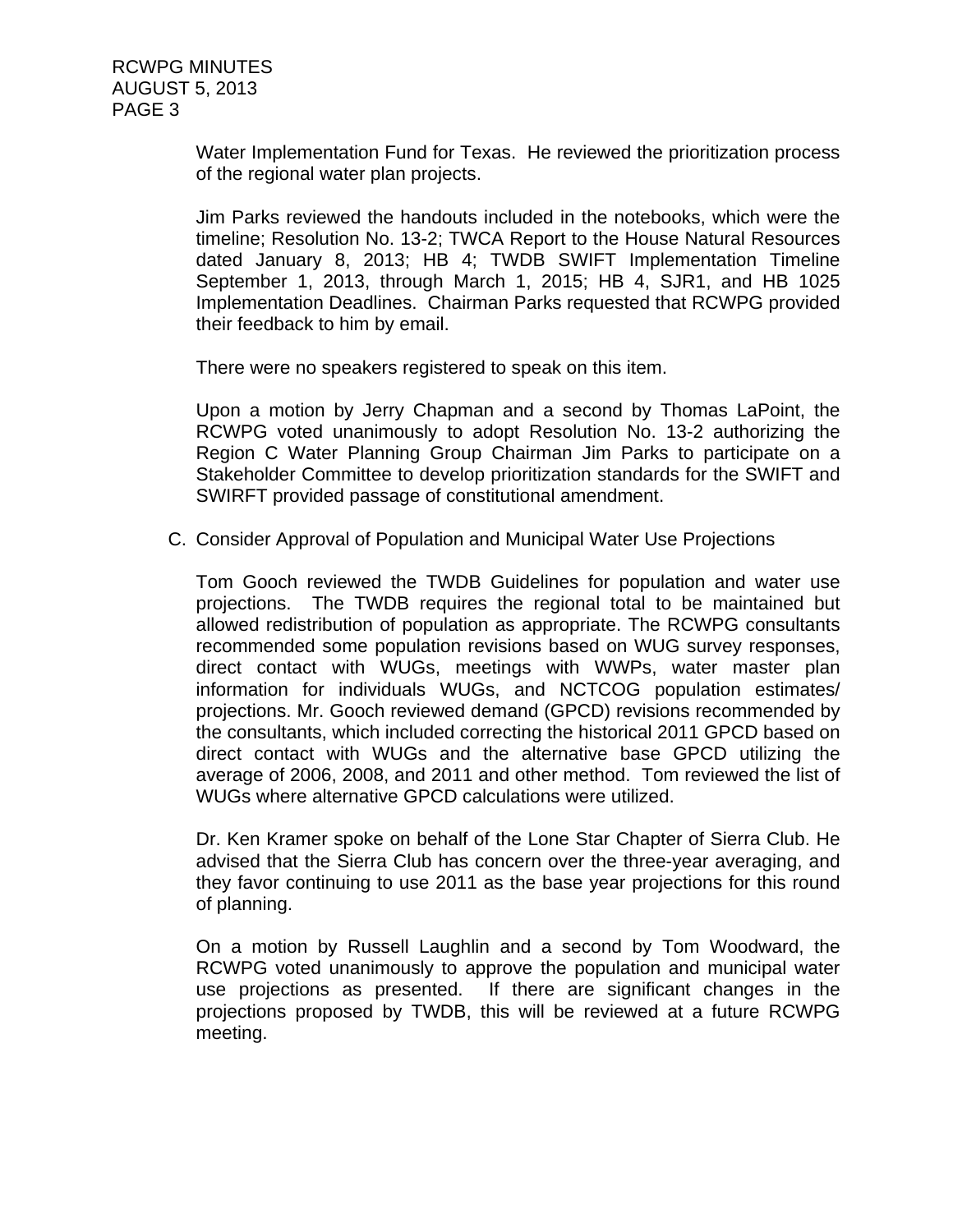Dr. Tom Woodward made a motion to allow the RCWPG officers to negotiate with the TWDB on the non-substantial changes to projections. The motion was seconded by Tim Fisher and unanimously approved by the RCWPG

Nick Sanders noted that Trophy Club population was 18% low.

D. Consider Approval of TWDB Required Values for Mining Water Use Projections in 3 Counties

Amy Kaarlela reviewed the TWDB required values for mining water use projections in three counties.

There were no speakers registered to speak on this item.

On a motion by Tim Fisher and a second by Kevin Ward, the RCWPG voted unanimously to approve the TWDB Required Values for Mining Water Use Projections in Collin, Grayson, and Rockwall Counties.

E. Consider Approval of Summer 2013 Newsletter

Colby Walton reviewed the proposed summer 2013 RCWPG newsletter. Mr. Walton advised that the newsletter will be included on the Region C website and sent out electronically. They currently have 550 e-mail addresses and are gathering more for the 1,600+ mailing list.

There were no speakers registered to speak on this item.

On a motion by Thomas LaPoint and a second by Kevin Ward, the RCWPG voted unanimously to approve the summer 2013 Newsletter.

### V. DISCUSSION ITEMS

A. Recent Administrative Law Judges' Recommendation Regarding Lake Ralph Hall Water Right

Tom Gooch reviewed the recent administrative law judge's recommendation that the TCEQ grant a water right with minor modifications to Upper Trinity Regional Water Authority for Lake Ralph Hall.

B. Recent Court Ruling Regarding Oklahoma Water Supply

Tom Gooch reviewed the recent Supreme Court ruling in favor of Oklahoma regarding the moratorium on transfer of water out of state.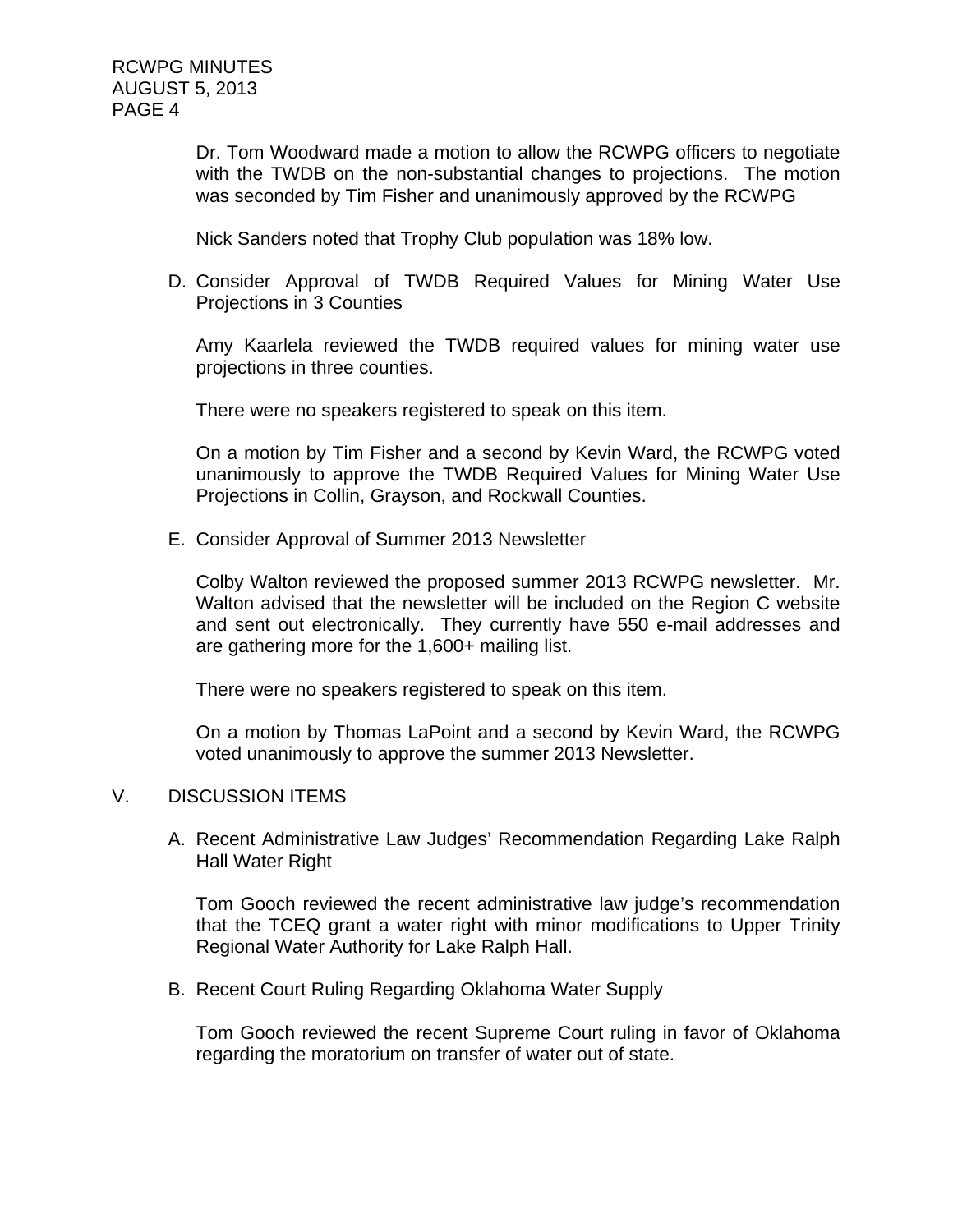RCWPG MINUTES AUGUST 5, 2013 PAGE 5

C. Allocation of Current Supplies (Task 3)

Rachel Ickert reviewed the status of Task 3 – Allocation of Supplies, which includes an existing supply analysis; demand projections; determining operational, infrastructure, and contract constraints; and allocation of existing supplies considering constraints and WUG demands on WWPs.

D. Update on Water Management Strategies (Task 40

Rachel Ickert presented an update on the Water Management Strategies, which will be considered for approval at the next RCWPG meeting.

E. Overall Project Status Update

Rachel Ickert gave an overview of the overall project status. The next suggested RCWPG meeting is December 2013.

F. Next Steps

Rachel Ickert reviewed the next steps which included the:

- Population and Demand Projections
- Currently Available Supplies
- Needs
- Potentially Feasible WMS
- WMS Evaluation
- Technical Memo due May 2014
- Initially Prepared Plan due May 2015

#### VI. OTHER DISCUSSION

A. Updates from the Chair

Jim Parks gave an update on the Trinity San Jacinto Bays and Estuaries Committee.

B. Report from Regional Liaisons

Brief reports were given by the following liaisons:

Region H – Kevin Ward Region I – Connie Standridge